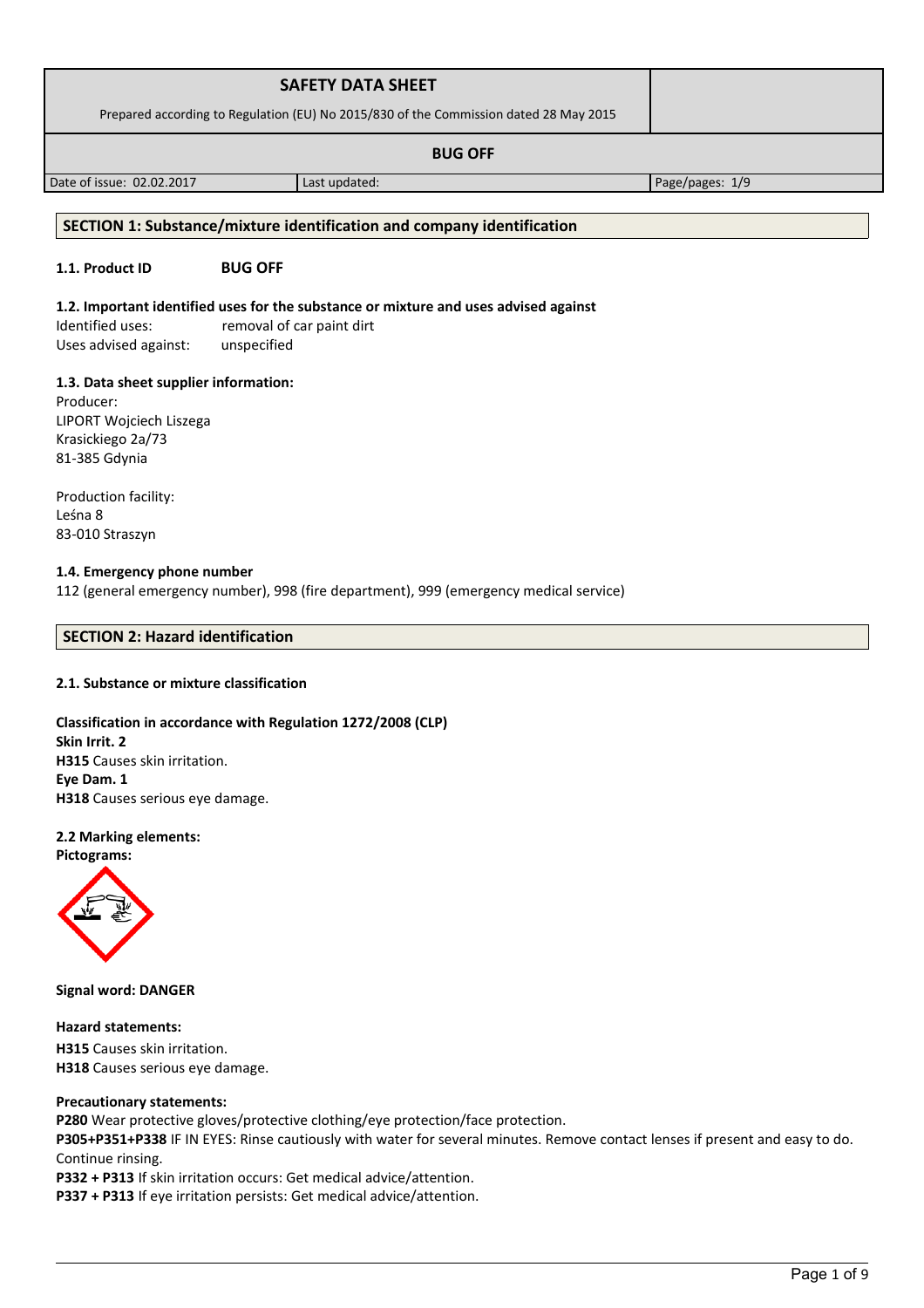| <b>SAFETY DATA SHEET</b>                                                              |               |                 |
|---------------------------------------------------------------------------------------|---------------|-----------------|
| Prepared according to Regulation (EU) No 2015/830 of the Commission dated 28 May 2015 |               |                 |
|                                                                                       |               |                 |
| Date of issue: 02.02.2017                                                             | Last updated: | Page/pages: 2/9 |

# **Contains:**

Edetate sodium [EDTA] (CAS: 64-02-8) alcohols, C12-14, ethoxylated (1-2.5 TE), sulfates, sodium salts (CAS: 68891-38-3)

# **Content of detergents in accordance with Regulation 648/2004/EC**

Contains: <5% anionic surfactants; EDTA

# **2.3 Other hazards:**

No information regarding the meeting of PBT or vPvB criteria in accordance with appendix XIII of the REACH regulation. No appropriate research has been carried out on this product.

# **SECTION 3: Composition/component information**

### **3.1. Substances**

Not applicable

# **3.2. Mixtures**

Dangerous components:

|                                                                                                                                                                                                |                 |                                                         | <b>CLP</b> classification        |
|------------------------------------------------------------------------------------------------------------------------------------------------------------------------------------------------|-----------------|---------------------------------------------------------|----------------------------------|
| <b>Product ID</b>                                                                                                                                                                              | Quantity<br>[%] | <b>Hazard classification</b>                            | <b>Hazard statements codes</b>   |
| alcohols, C12-14, ethoxylated (1-2.5 TE),<br>sulfates, sodium salts<br>CAS number: 68891-38-3<br>EC number: 500-234-8<br>Index number:<br>REACH registration number: 01-<br>2119488639-16-XXXX | $5 - 10$        | Skin Irrit. 2<br>Eye Dam. 1<br><b>Aquatic Chronic 3</b> | H315<br>H318<br>H412             |
| Edetate sodium [EDTA]<br>CAS number: 64-02-8<br>EC number: 200-573-9<br>Index number: 607-428-00-2<br>REACH registration number: -                                                             | $1 - 5$         | Acute Tox. 4<br>Eye Dam. 1                              | H302<br>H318                     |
| 2-propanol [Isopropanol]<br>CAS number: 67-63-0<br>EC number: 203-961-6<br>Index number: 603-096-00-8<br>REACH registration number: -                                                          | $1 - 5$         | Flam. Liq. 2<br>Eye Irrit. 2<br>STOT SE 3               | H <sub>225</sub><br>H319<br>H336 |

The full meaning of hazard statements has been given in section 16.

# **SECTION 4: First aid measures**

#### **4.1. Description of first aid measures**

### **Routes of exposure:**

Inhalation, ingestion, skin and eye contact.

**Inhalation:**

Take the affected person out into fresh air. Place in a comfortable position. Ensure peace and protect against heat loss. Provide medical assistance if necessary.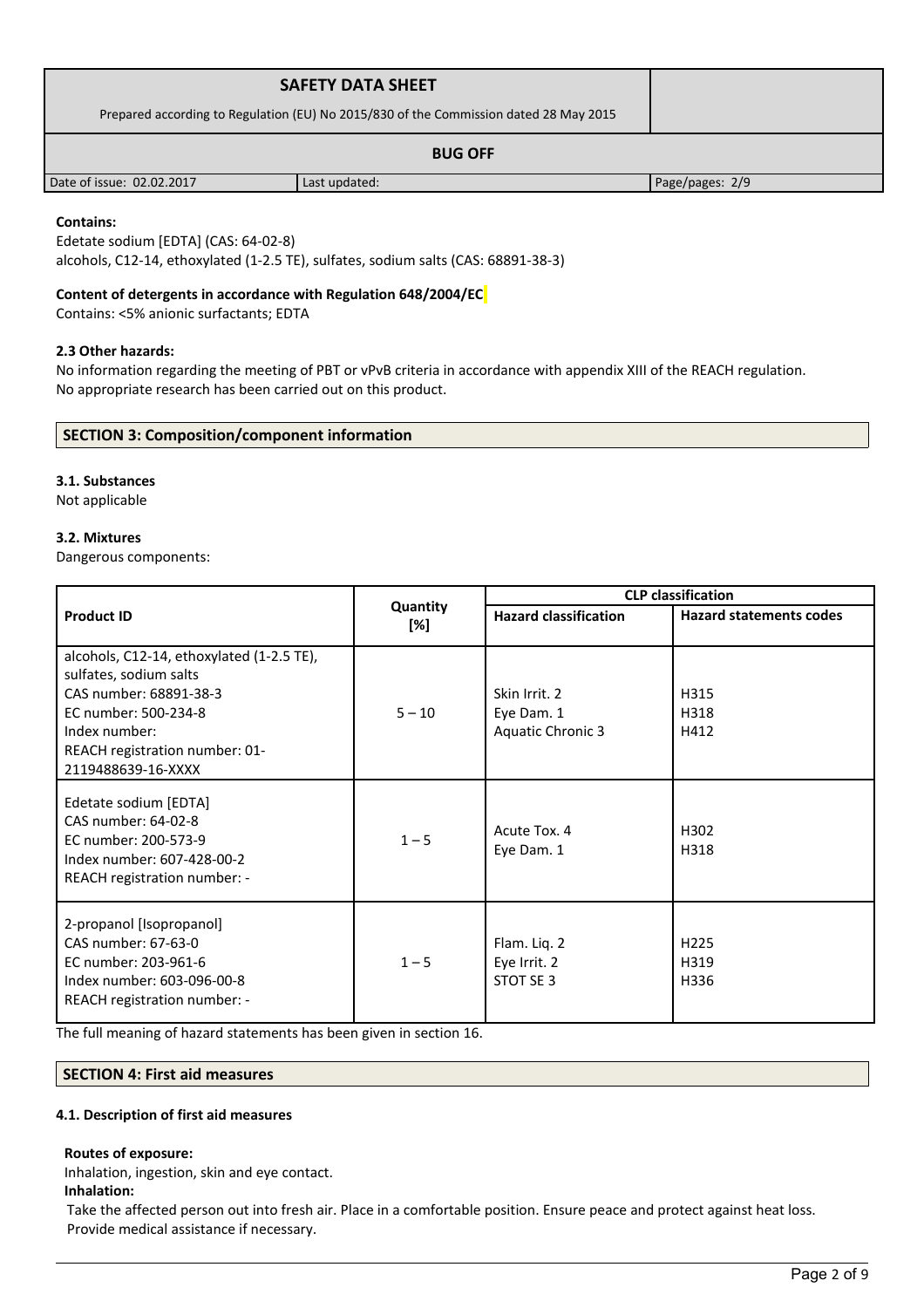| <b>SAFETY DATA SHEET</b><br>Prepared according to Regulation (EU) No 2015/830 of the Commission dated 28 May 2015 |               |                 |
|-------------------------------------------------------------------------------------------------------------------|---------------|-----------------|
|                                                                                                                   |               |                 |
| Date of issue: 02.02.2017                                                                                         | Last updated: | Page/pages: 3/9 |

# **Consumption:**

Rinse mouth with water, drink 2-3 cups of water, consult a doctor. Do not induce vomiting. If unconscious do not give anything by mouth.

Transport the affected person to hospital if necessary. Ensure peace, place in a lying position and protect against heat loss. **Eye contact:**

Remove any contact lenses if possible.

Flush with plenty of lukewarm water for 10–15 minutes with eyelids wide open. Place the upper eyelid on the lower eyelid from time to time. Cover the eyes with a compress.

Provide ophthalmologist assistance if necessary.

# **Skin contact:**

Take off the contaminated clothes and shoes.

Wash the contaminated skin with plenty of water and then with water containing mild soap.

Seek medical attention if skin irritation persists.

# **4.2. Most important symptoms and effects, both acute and delayed**

No further data available.

# **4.3. Indication of any immediate medical attention and special treatment needed**

The course of action is decided on by a medical doctor, based on an examination of the person affected.

# **SECTION 5: Fire emergency procedure**

# **5.1. Extinguishing agents:**

**Suitable extinguishing agents:** alcohol-resistant foam or dry extinguishing agents, carbon dioxide extinguishers, sand, soil, water aerosol. Choose extinguishing agents based on the conditions of the environment. **Unsuitable extinguishing agents:** High volume water jet.

# **5.2. Special threats related to the substance or mixture**

In case of fire, high temperatures cause a release of hazardous decomposition products that contain carbon monoxides.

# **5.3. Information for the fire department**

Spray the containers located in the fire area with water, remove from the hazardous area if possible. In case of a fire in an enclosed environment, use protective clothing and compressed air breathing apparatus. Do not allow the extinguishing agents into ground waters, surface waters, or sewage systems.

# **SECTION 6: Measures regarding accidental release into the environment**

# **6.1. Individual safety measures, protective equipment and emergency procedures**

For persons other than emergency personnel: notify the appropriate authorities of the emergency. Remove any persons not participating in the containment procedures from the contamination area. For emergency personnel: Ensure proper ventilation, use individual safety measures.

#### **6.2. Environmental safety measures**

Prevent the contamination from spreading into sewage systems and water reservoirs.

#### **6.3. Methods of removing and preventing the spread of contamination:**

Prevent the contamination from spreading and attempt removal using absorptive materials (sand, diatomite, universal absorbent), place the contaminated materials in properly marked containers for subsequent utilization in accordance with the mandatory provisions of the law.

# **6.4. References to other sections**

Product waste disposal – see section 13 of this data sheet. Individual protective measures – see section 8 of this data sheet.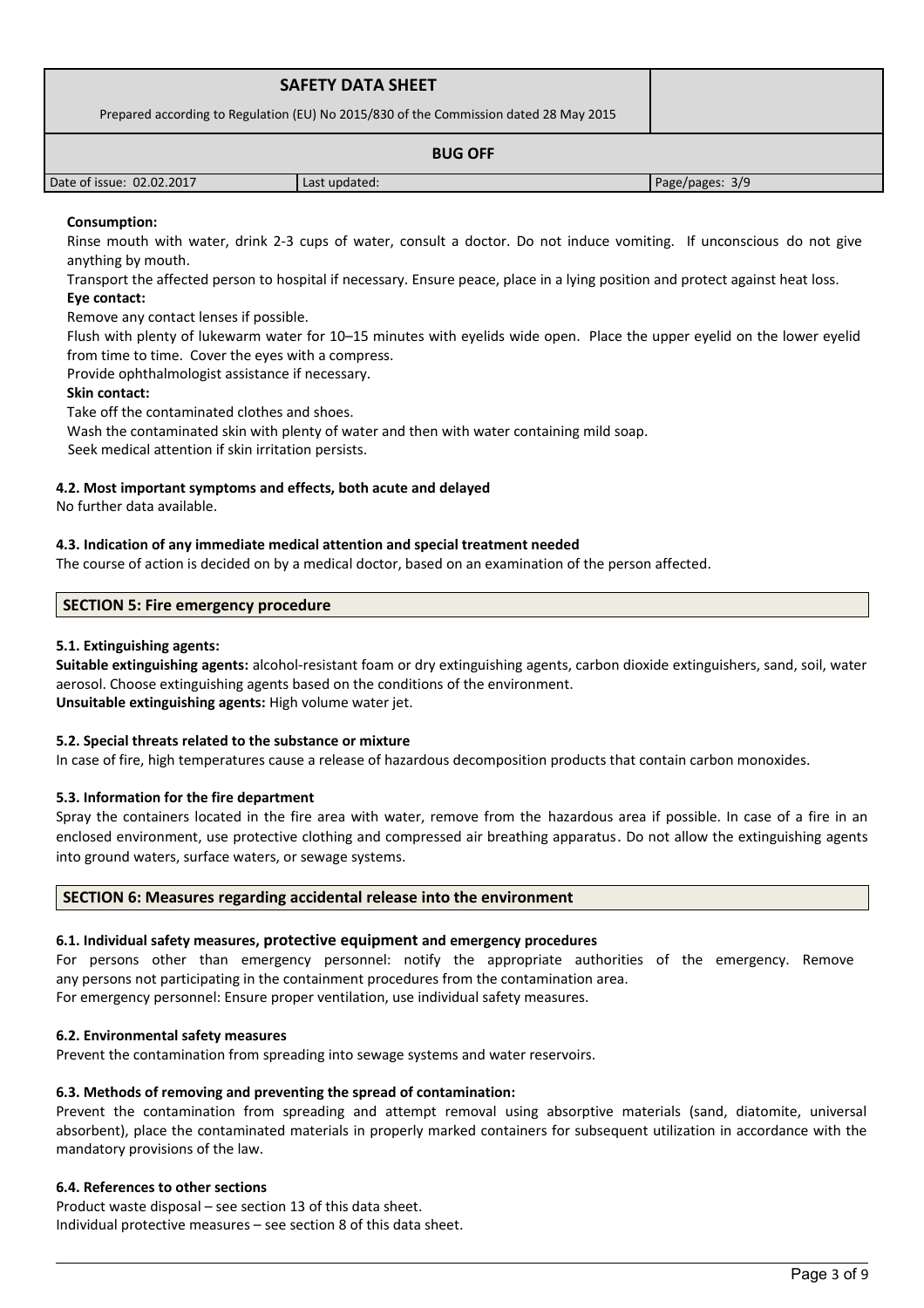| <b>SAFETY DATA SHEET</b>                                                              |               |                 |
|---------------------------------------------------------------------------------------|---------------|-----------------|
| Prepared according to Regulation (EU) No 2015/830 of the Commission dated 28 May 2015 |               |                 |
|                                                                                       |               |                 |
| Date of issue: 02.02.2017                                                             | Last updated: | Page/pages: 4/9 |

# **SECTION 7: Storage and use of substances and mixtures**

# **7.1. Precautions for safe handling**

**Recommendations for handling the mixture** 

Avoid direct contact with the mixture.

Avoid inhalation.

Prevent from spreading into sewage systems.

# **Apply general provisions of the industrial work hygiene**

Do not eat, drink or smoke when using the product.

Replace the contaminated clothing.

Wash hands thoroughly after handling.

Wash contaminated clothing before reusing.

Wash hands and face before breaks at work.

# **7.2. Safe storage regulations, including any mutual incompatibility information**

Store in a well-ventilated area. Keep container tightly closed.

Store in a cool place.

Protect from sunlight and sources of heat.

Do not store with food or animal feeding stuffs.

Always use containers made of materials analogous to the original ones.

Open containers should be handled very carefully so as to prevent spillage.

Do not handle until all safety precautions have been read and understood.

# **7.3. Specific end use(s)**

See section 1.2 of this data sheet.

# **SECTION 8: Exposure controls/individual protective measures**

# **8.1. Control parameters**

### **The national highest acceptable concentration values in the work environment**

in accordance with the Notice of the Minister of Labor and Social Policy of 6 June 2014 on the highest acceptable concentration and intensity of factors detrimental to health in the work environment (Dz.U. (Journal of Laws) 2014, item 817).

| <b>NAME OF THE SUBSTANCE</b>                                     | ID                                                                                | $NDS$ (mg/m3) | NDSCh $(mg/m^3)$ | $NDSP$ (mg/m3) |
|------------------------------------------------------------------|-----------------------------------------------------------------------------------|---------------|------------------|----------------|
| 2-propanol [Isopropanol]                                         | CAS number: 67-63-0<br>EC number: 203-961-6<br>Index number: 603-096-<br>$00 - 8$ | 900           | 1200             |                |
| <b>DNEL/PNEC values:</b>                                         |                                                                                   |               |                  |                |
| Alcohols, C12-14, ethoxylated (1-2.5 TE), sulfates, sodium salts |                                                                                   |               |                  |                |
| Worker, chronic exposure, skin contact: 2750 mg/kg/day           |                                                                                   |               |                  |                |
| Worker, chronic exposure, inhalation: 175 mg/m <sup>3</sup>      |                                                                                   |               |                  |                |
| PNEC fresh water: 0.24 mg/l                                      |                                                                                   |               |                  |                |
| PNEC sea water: 0.024 mg/l                                       |                                                                                   |               |                  |                |
| PNEC fresh water sediment: 5.45 mg/kg                            |                                                                                   |               |                  |                |
| PNEC sea water sediment: 0.545 mg/kg                             |                                                                                   |               |                  |                |
|                                                                  |                                                                                   |               |                  |                |

PNEC soil: 0.946 mg/kg

# **8.2. Exposure controls**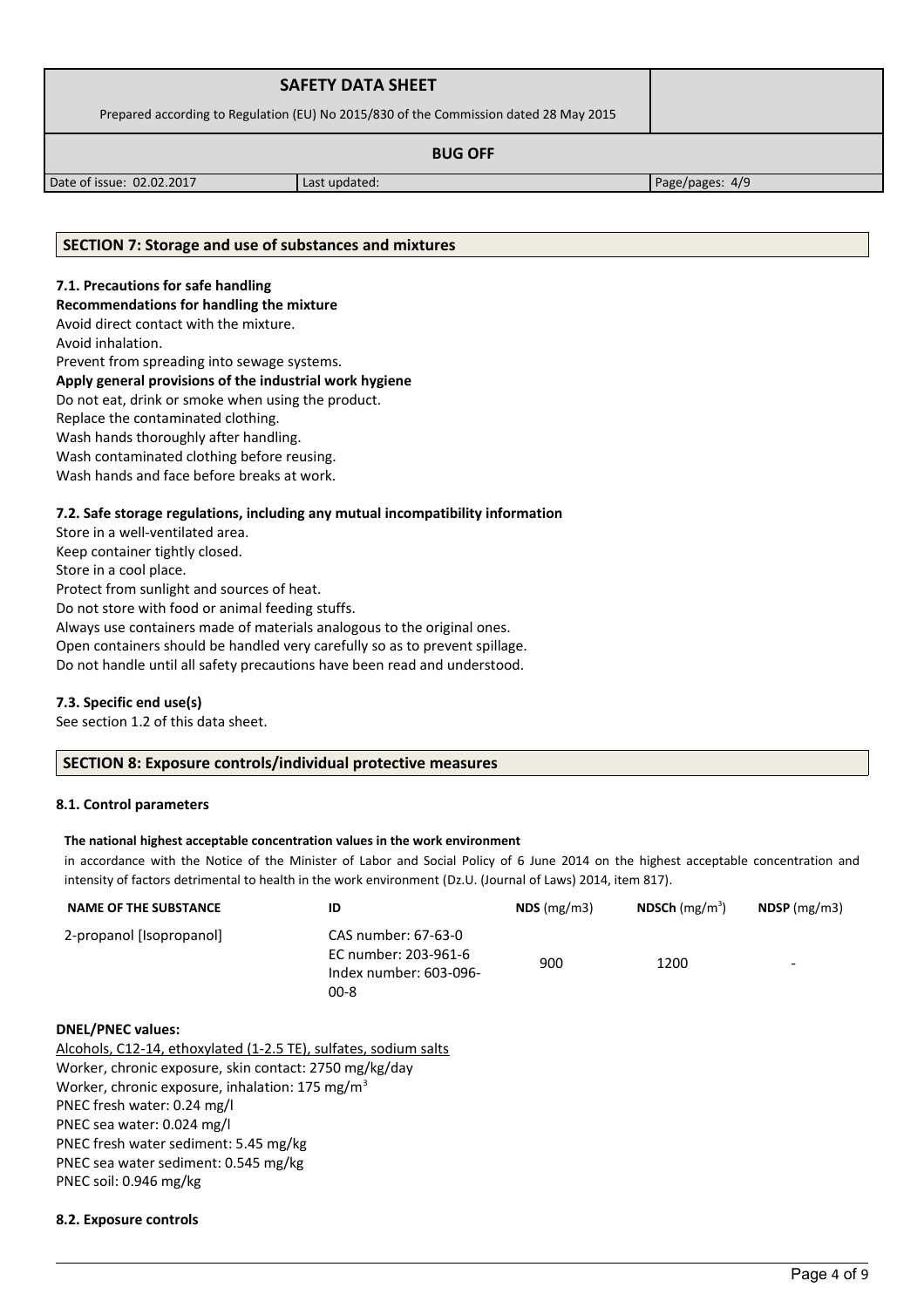| <b>SAFETY DATA SHEET</b><br>Prepared according to Regulation (EU) No 2015/830 of the Commission dated 28 May 2015 |               |                 |
|-------------------------------------------------------------------------------------------------------------------|---------------|-----------------|
|                                                                                                                   |               |                 |
| Date of issue: 02.02.2017                                                                                         | Last updated: | Page/pages: 5/9 |

**Appropriate technical control measures:** Storage rooms and work stations should be adequately ventilated to keep vapor concentration below the limit value.

## **Appropriate technical control measures**

Storage rooms and work stations should be adequately ventilated.



# **Face and eye protection**

Use tight-fitting safety glasses or faceshield screens according to EN 166. **Skin protection** 



### **Hand protection**

Wear protective gloves according to EN 374.

Recommended material: nitrile rubber

When selecting glove materials, consider their breakthrough time, rates of diffusion and degradation.

The protective gloves should be regularly changed or replaced immediately if damaged (torn, perforated), or when first signs of wear and changes in their appearance occur (color, flexibility, shape).

A protective cream should be applied to all uncovered parts of the body.

# *Body protection*

The protective suit against chemicals.

The selection of individual protection measures must be made taking into account the concentration and quantity of the hazardous substance occurring in the work environment.

#### **Respiratory tract protection**

Not necessary if ventilation is adequate. **Environment exposure controls**  Do not discharge into sewage systems or ground waters. **General safety and hygiene recommendations**

Follow good hygiene practice.

# **SECTION 9: Physical and chemical properties**

# **9.1. Basic physical and chemical property information**

| Appearance:                                   | Under normal conditions: liquid |
|-----------------------------------------------|---------------------------------|
| Color:                                        | Distinctive                     |
| Odor:                                         | <b>Distinctive</b>              |
| <b>Odor threshold:</b>                        | No data                         |
| pH:                                           | 7                               |
| Melting point/freezing point:                 | No data                         |
| Initial boiling point and boiling range:      | No data                         |
| Flash point:                                  | No data                         |
| Flammability (solid, gas):                    | No data                         |
| Upper/lower flammability or explosive limits: | No data                         |
| Vapor pressure:                               | No data                         |
| Vapor density:                                | No data                         |
| <b>Relative density:</b>                      | No data                         |
| Solubility:                                   | No data                         |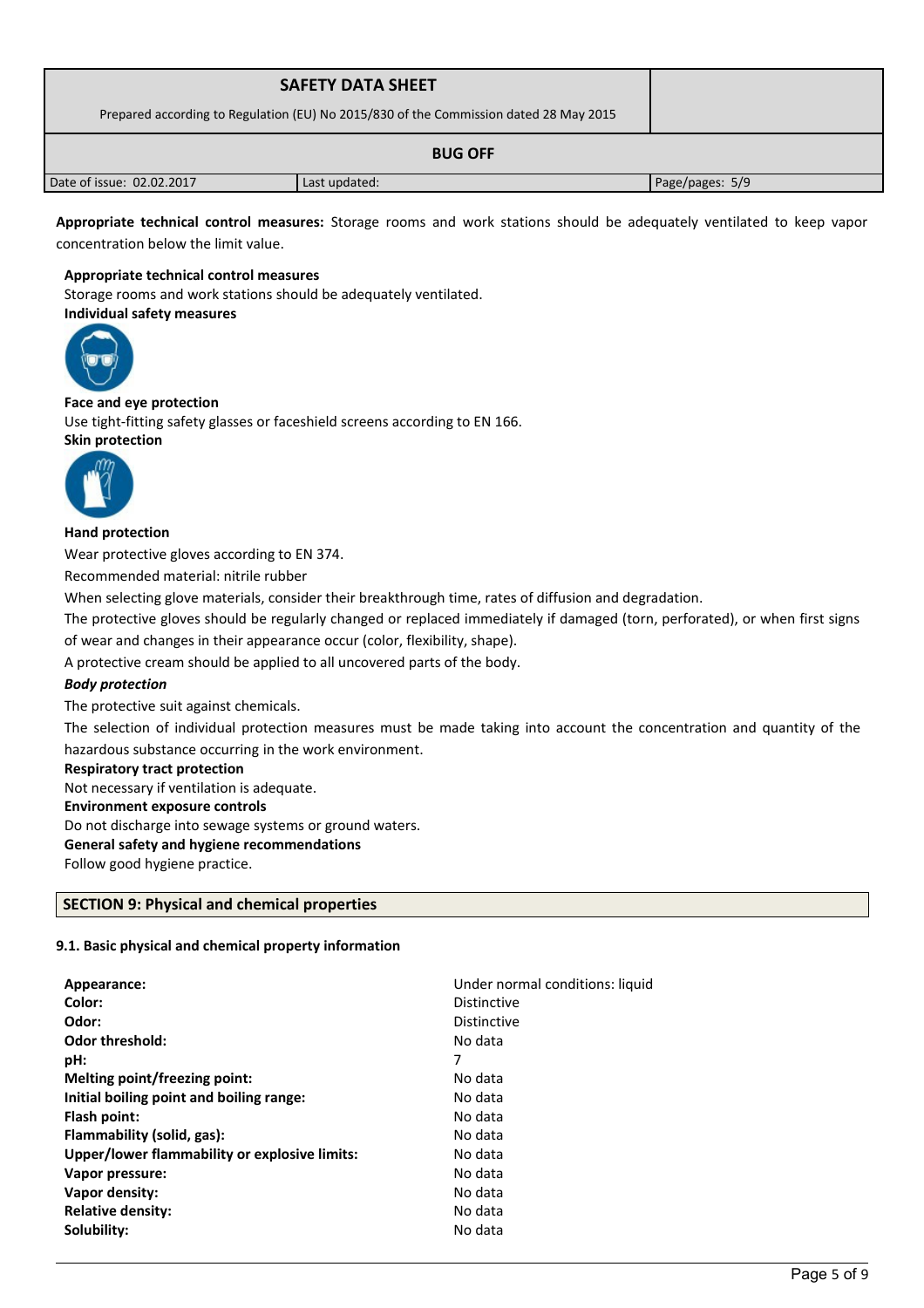|                                                                                       | <b>SAFETY DATA SHEET</b> |                 |
|---------------------------------------------------------------------------------------|--------------------------|-----------------|
| Prepared according to Regulation (EU) No 2015/830 of the Commission dated 28 May 2015 |                          |                 |
|                                                                                       |                          |                 |
| Date of issue: 02.02.2017                                                             | Last updated:            | Page/pages: 6/9 |
| Partition coefficient: n-octanol/water:<br><b>Auto-ignition temperature:</b>          | No data<br>No data       |                 |

**Viscosity:** No data **Explosive properties:**  $\blacksquare$  Not applicable **Oxidizing properties:** Not applicable

**Decomposition temperature:** No data

# **9.2. Additional information**

No additional analysis results.

# **SECTION 10: Stability and reactivity**

### **10.1. Reactivity**

The mixture is chemically stable under normal conditions.

### **10.2. Chemical stability**

The product is stable when properly used, stored and transported.

### **10.3. Potential for hazardous reactions**

No data

### **10.4. Conditions to avoid**

Avoid high temperatures, direct sunlight, hot surfaces and open fire. Protect against frost.

# **10.5. Incompatible materials**

Strong oxidizing agents.

# **10.6. Hazardous decomposition products**

Do not occur when used in accordance with its purpose.

# **SECTION 11: Toxicological information**

### **11.1. Information regarding toxicological effects**

# **Acute toxicity**

Alcohols, C12-14, ethoxylated (1-2.5 TE), sulfates, sodium salts LD50 (oral, male and female rat) >2500 mg/kg ; 4100 mg/kg LD50 (dermal, male and female rat) >2000 mg/kg **Skin corrosion/irritation** Causes skin irritation. **Serious eye injury/irritation** Causes serious eye damage. **Allergenic influence on respiratory tract or skin** Based on available data, the classification criteria are not met. **Mutagenic influence on reproductive cells** Based on available data, the classification criteria are not met. **Carcinogenicity** Based on available data, the classification criteria are not met. **Harmful influence on reproductive organs** Based on available data, the classification criteria are not met. **Toxic influence on target organs – single exposure** Based on available data, the classification criteria are not met. **Toxic influence on target organs – repeated exposure** Based on available data, the classification criteria are not met.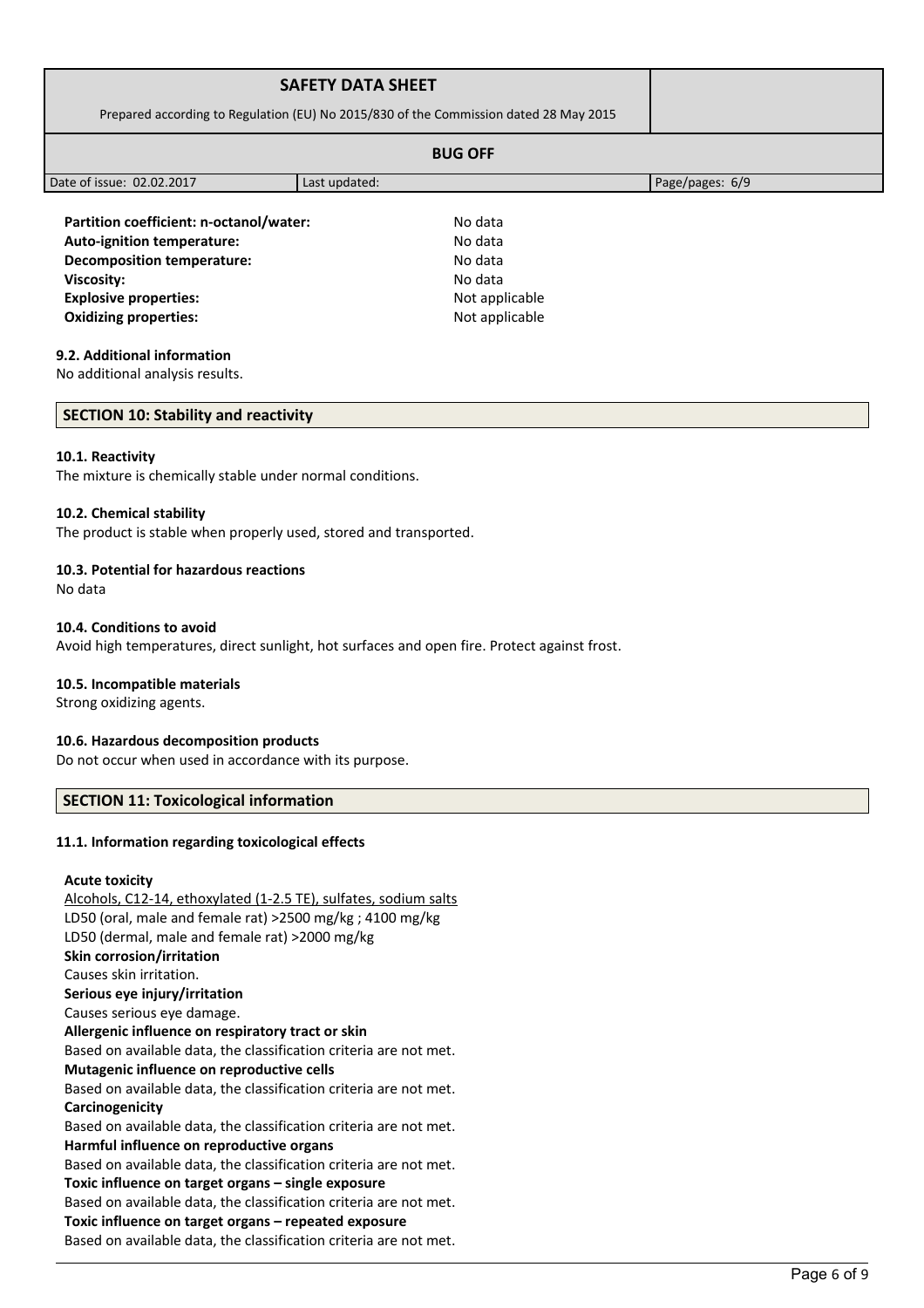| <b>SAFETY DATA SHEET</b>                                                              |               |                 |
|---------------------------------------------------------------------------------------|---------------|-----------------|
| Prepared according to Regulation (EU) No 2015/830 of the Commission dated 28 May 2015 |               |                 |
| <b>BUG OFF</b>                                                                        |               |                 |
| Date of issue: 02.02.2017                                                             | Last updated: | Page/pages: 7/9 |

# **Hazard caused by aspiration**

Based on available data, the classification criteria are not met.

# **SECTION 12: Environmental information**

### **12.1. Toxicity**

Alcohols, C12-14, ethoxylated (1-2.5 TE), sulfates, sodium salts Algae (Desmodesmus subspicatus) EC50 2.6 mg/l, 72h EC50 27 mg/l, 72 h Invertebrates (Daphnia magna) EC50 7.2 mg/l, 48 h; NOEC 0.18 mg/l, 21 days; NOEC 0.27 mg/l, 21 days Fish (Brachydanio rerio) LC50 7.1 mg/l, 96 h NOEC, (Pimephales promelas) 1 mg/l, 45 days

# **12.2. Durability and dissolution potential**

Alcohols, C12-14, ethoxylated (1-2.5 TE), sulfates, sodium salts 73% in 28 days – easily biodegradable

### **12.3. Bioaccumulation capacity**

Alcohols, C12-14, ethoxylated (1-2.5 TE), sulfates, sodium salts Log Po/w: -1.38 low potential

**12.4. Soil mobility** No data

**12.5. Results of PBT and vPvB properties evaluation** No data

**12.6. Other harmful effects**

No data

## **SECTION 13: Waste disposal**

# **13.1. Waste disposal methods**

Empty containers should be transported to an authorized company in order to be reprocessed or recycled.

Do not store with municipal waste.

Do not discharge into sewage systems, surface waters or wastewater.

### **Waste code**

Act of 14 December 2012 on waste (Dz.U. (Journal of Laws) 2013, item 21).

Regulation of the Minister of Environment of 9 September 2014 on the waste catalogue (Dz.U. (Journal of Laws) 2014, item 1923).

The waste code must be assigned individually at the location where the waste is produced, depending on the industry in which it is used.

#### **SECTION 14: Transport information**

| 14.1.<br>14.2.<br>14.3. | UN number<br>UN proper shipping name<br><b>Transport hazard class(es)</b><br>Warning sticker No. | <b>ADR/RID</b><br>$---$<br>---<br>$---$ | <b>IMGD</b><br>$---$<br>$-- -$<br>---<br>$---$ | <b>IATA</b><br>$---$<br>---<br>$---$ |
|-------------------------|--------------------------------------------------------------------------------------------------|-----------------------------------------|------------------------------------------------|--------------------------------------|
| 14.4.                   | <b>Packing group</b>                                                                             | $---$                                   | $---$                                          | $---$                                |
| 14.5.                   | Threat to the environment                                                                        | ---                                     | ---                                            | ---                                  |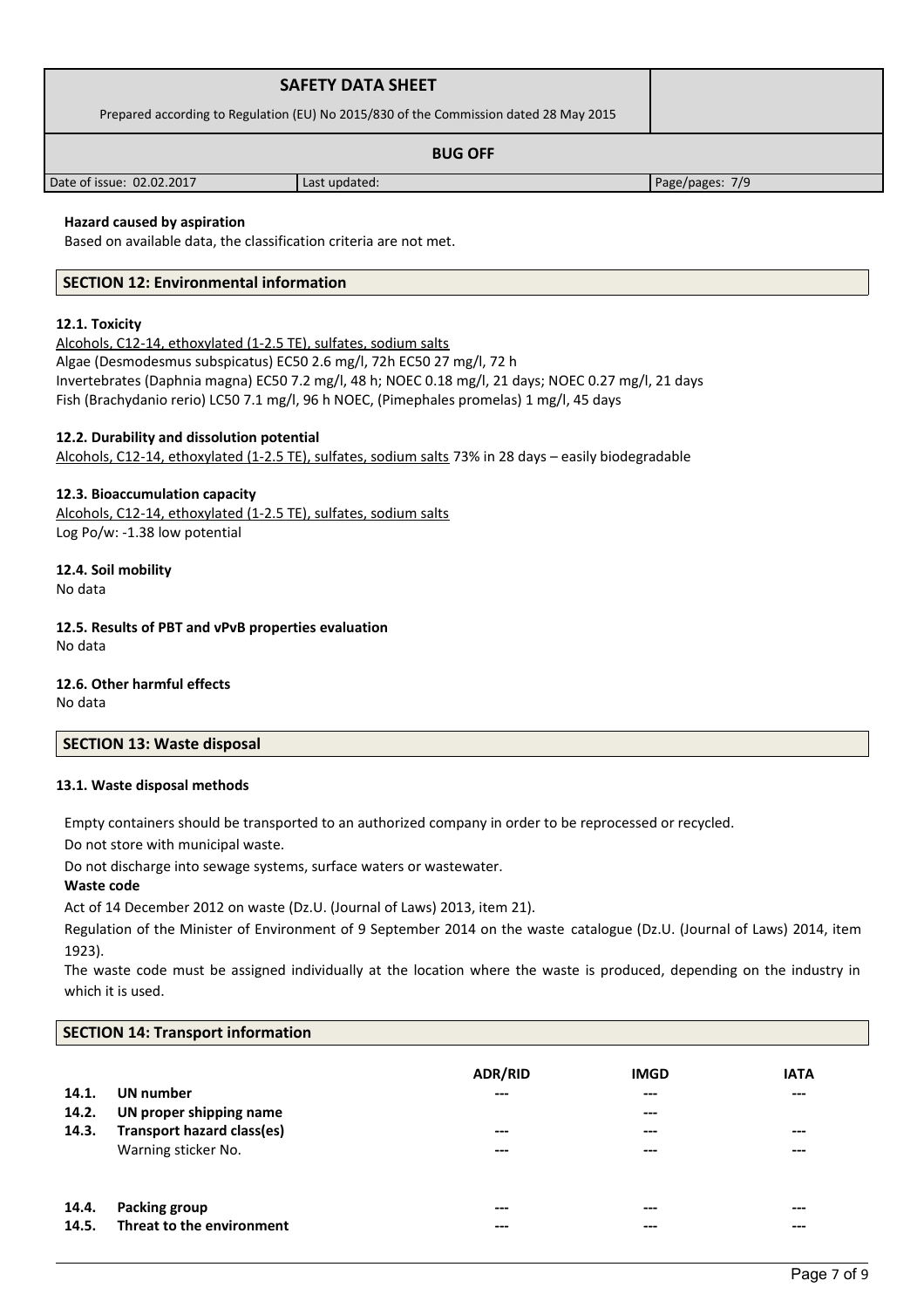|                                                                                       | <b>SAFETY DATA SHEET</b> |                 |
|---------------------------------------------------------------------------------------|--------------------------|-----------------|
| Prepared according to Regulation (EU) No 2015/830 of the Commission dated 28 May 2015 |                          |                 |
|                                                                                       |                          |                 |
| Date of issue: 02.02.2017                                                             | Last updated:            | Page/pages: 8/9 |
| Special precautions for users<br>14.6.                                                |                          | Not applicable  |

Not applicable

**14.7. Bulk transport in accordance with the MARPOL convention appendix II and the IBC code** 

**SECTION 15: Legal information**

# **15.1. Provisions of the law regarding safety and protection of the environment in relation to the substance or mixture This safety data sheet has been drawn up based on the following legal acts:**

- 1. Regulation (EC) No 1907/2006 of the European Parliament and of the Council of 18 December 2006 concerning the Registration, Evaluation, Authorization and Restriction of Chemicals (REACH), establishing a European Chemicals Agency, amending Directive 1999/45/EC and repealing Council Regulation (EEC) No 793/93 and Commission Regulation (EC) No 1488/94 as well as Council Directive 76/769/EEC and Commission Directives 91/155/EEC, 93/67/EEC, 93/105/EC and 2000/21/EC.
- 2. Regulation (EC) No 1272/2008 of the European Parliament and of the Council of 16 December 2008 on classification, labeling and packaging of substances and mixtures, amending and repealing Directives 67/548/EEC and 1999/45/EC, and amending Regulation (EC) No 1907/2006. [ATP1, ATP2, ATP3, ATP4, ATP5, ATP6]
- 3. Commission Regulation (EU) 2015/830 of 28 May 2015 amending Regulation (EC) No 1907/2006 of the European Parliament and of the Council on the Registration, Evaluation, Authorization and Restriction of Chemicals (REACH) as corrected (replaces Regulation EC No 453/2015)
- 4. Act of 25 February 2011 on the chemical substances and their mixtures (DZ.U. (Journal of Laws) No 63, item 322 with amendments).
- 5. Regulation of the Minister of Labor and Social Policy of 6 June 2014 on maximum permissible concentration and intensity of agents harmful to health in the work environment (Dz.U. (Journal of Laws) item 817).
- 6. Act of 14 December 2012 on waste (Dz.U. (Journal of Laws) 2013, item 21).
- 7. Regulation of the Minister of Environment of 9 September 2014 on the waste catalogue (Dz.U. (Journal of Laws) 2014, item 1923).
- 8. Classification of dangerous goods according to the European Agreement concerning the International Carriage of Dangerous Goods by Road (ADR).
- 9. Regulation of the Minister of Labor and Social Policy of 26 September 1997 on general provisions of occupational safety and health (Dz.U. (Journal of Laws) 2003 No 169, item 1650 with amendments).
- 10. Regulation of the Minister of Health of 30 December 2004 on occupational health and safety related to the presence of chemical agents in the workplace (Dz.U. (Journal of Laws) 2005 No 11, item 86 with amendments). Regulation of the Minister of Economy of 21 December 2005 on essential requirements for personal protection (Dz.U. (Journal of Laws) No 259, item 2173).

# **15.2. Chemical safety evaluation**

No chemical safety evaluation for the mixture.

# **SECTION 16: Additional information**

List of hazard statements from section: 3

**H225** Highly flammable liquid and vapor **H302** Harmful if swallowed

**H315** Causes skin irritation

**H318** Causes serious eye damage

**H319** Causes serious eye irritation

**H336** May cause drowsiness or dizziness

**H412** Harmful to aquatic life with long lasting effects

**CAS** (Chemical Abstracts Service)

**EC number** means one of the following: